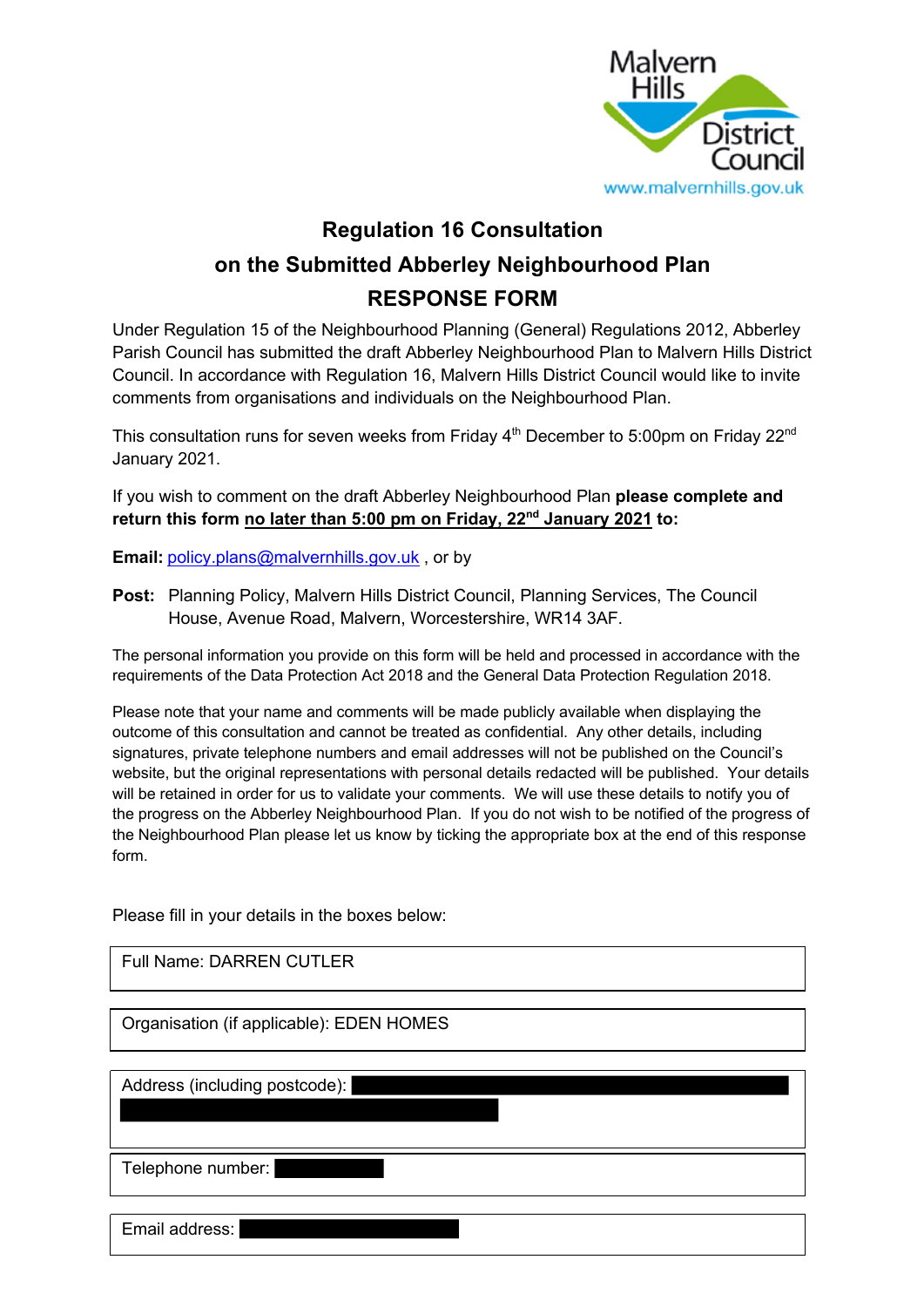Please state which part of the draft Neighbourhood Plan (i.e. which section, objective or policy) your representation refers to (please use a separate form for each representation):

Policy ABY3: Criteria for development of Land at The Orchard

### Please use the space below to make comments on this part of the Neighbourhood Plan.

As background we are the new owners of the allocated housing site known as The Orchard. We purchased the site in October 2020. However, we have had an interest in the site since 2018 when we originally agreed to buy it from the then owners on a 'subject to planning permission' basis.

Since our involvement we have been working on how to bring the site forward for development. We submitted a formal application for 'pre-application advice' back in February 2019 and received guidance back from planning officers in stages between June and August of that year. That advice fed into the preparation of a planning application submitted in February 2020. During the early consideration of that application it became apparent that there were issues that might lead to an objection and so we took the decision to withdraw the application (July 2020). Since that time we have spent a significant amount of time investigating how this site can be developed successfully; balancing the desire to address concerns raised during the consideration of the first planning application, with the need to accommodate a sensible level of development (on what is a very steeply sloping site) and still make such development viable.

The site's topography has been a massive issue and since July 2020 we have sought advice from engineers and designers and drawn up scheme after scheme for the site, some of which have been discussed with the planning department to ensure we were heading in the right direction. It is hoped that we are now nearing the end of that process and it is our intention to make public the outcome of our work within the next few weeks, with a view to submitting a fresh planning application within a month.

With that background in mind, I turn now to the content of the latest draft of the Abberley Neighbourhood Development Plan (NDP) which we have only just been made aware of.

On the whole, the document appears to represent a sensible vision for the village and we support the overall aspirations and principles set out within it. However, in so far as it relates specifically to the allocated site (Policy ABY3) we must raise objection.

The policy is too prescriptive in two very specific ways:

#### Limiting house numbers to 6:

This number has been guided by the SWDP site allocation number of 6 units. At paragraph 5.8 the NDP states that

*"the SWDP's site assessment concludes that the site's characteristics and access requirements limit the capacity to a maximum of 6 dwellings".*

However, this fails to take into account the more specific reason why the SWDP came to that conclusion. When putting forward the site for allocation the Council made the following comments in its 2012 Background Paper that justified the chosen allocations. For this site the following comments were made:

*"Sloping site but well related to village and lends itself to modest form of development on part of site fronting Clows Top Road. Site adj to Special Wildlife Site. Reduced site density required due to extreme topography of site on lower section fronting The Common and tapering of site to south. Highway requirements to serve only private drive would severely restrict density to serve a maximum of 6 dwellings subject to achieving the required gradient, visibility splays and storm water disposal arrangements."* (my underlining)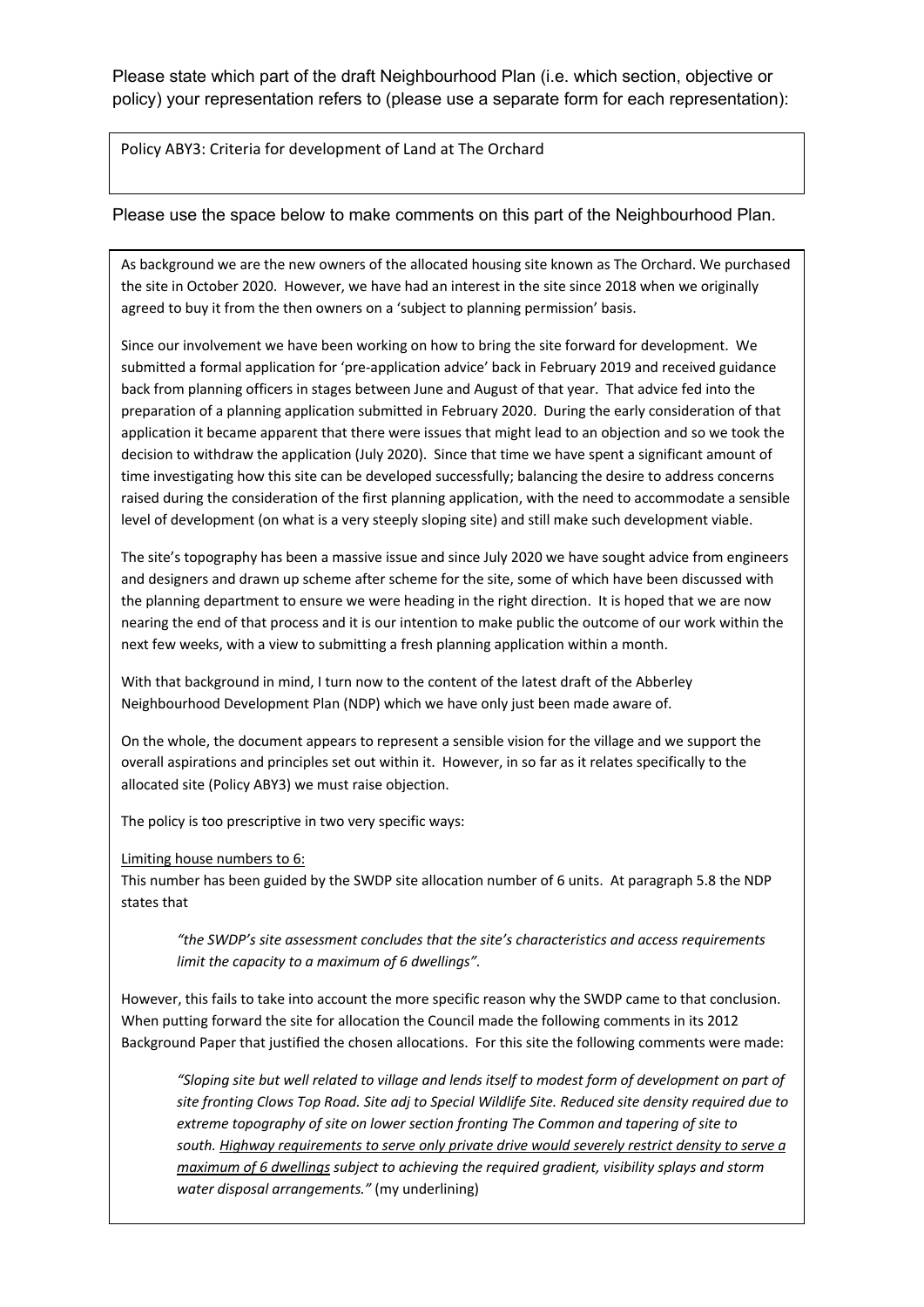It is clear from the above that when allocating the site, topography was a concern and so a decision to play safe on numbers was taken. The principal reason, however, for indicating only 6 units appears to be the limitation imposed by highway requirements. There was clearly an assumption back in 2012 that the site would be served by a private drive and, in line with WCC guidance, a private drive shall not serve more than 6 dwellings and so, accordingly, the allocation was indicated for only 6. That advice regarding private drives remains in place today but what has changed is that a design solution now exists such that this site is now capable of being served off a 'Pedestrian Prioritised Street' (where vehicle movements do not exceed 100 per hour) and so more than 6 units would and could be permitted. If this was known back in 2012 there would have been no need to indicate the 6 unit limit. At this point it is also worth noting that the County Highway Authority raised no objection to a higher number of units on the site when consulted back in 2020.

In addition, to further reinforce this point, prior to first looking at development options for the site, consultation with the Council's planning policy team was undertaken. We asked specifically about the number of units identified in the allocation, especially taking into account the fact that planning permissions had recently been granted for the two other allocated sites in Abberley for a greater number of units than suggested in their respective allocations. An extract from the policy officer's response (dated 10/09/18) is set out below:

*"As officers we have always taken the view that the housing numbers in the allocations are indicative. So they may be higher or lower eventually, although there (.sic) are based on a clear understanding of the site's opportunities / constraints at the time of allocation…….*.*So, if numbers are higher, but justified in terms of design / landscape etc, then that isn't necessarily going to be an issue with officers….."*

In addition to the above, in respect of our application for Pre Application Advice (19/00318/PA) submitted in February 2019, the following response from the case officer was received on 4<sup>th</sup> June 2019:

#### *"Principle of Development*

*…….Although this pre-application request is seeking advice on the development of 10 dwellings (9 net) which exceeds the indicative allocation of 6, should all other detailed SWDP policies be adhered to then the proposed development could be supported."*

The NDP needs to continue to follow this advice. The SWDP allocation gives an 'indicative' figure of 6 units but from the above it is evident that an additional number can be considered acceptable in principle, subject to site specific considerations. We therefore propose that the reference to a specific number of units is removed from Policy ABY3.

#### Retention of the existing dwelling:

At no point during discussions with planning officers since our involvement in 2018 has the need to retain the existing house on the site been raised and to set it out in the NDP as a necessary requirement effectively makes the site undevelopable. The house is not a listed building or even locally listed. It is also in a state of significant disrepair and any attempt to retain it would almost certainly require significant demolition, rebuilding and renovation.

This site already has a significant number of constraints, most notably its topography, which severely inhibit its development potential and serves to significantly restrict options for the siting of units throughout the site. Any requirement to retain the existing dwelling within what is a relatively central position within the site further constrains the very limited scope that already exists.

Reference to the retention of the existing house should, therefore, be removed.